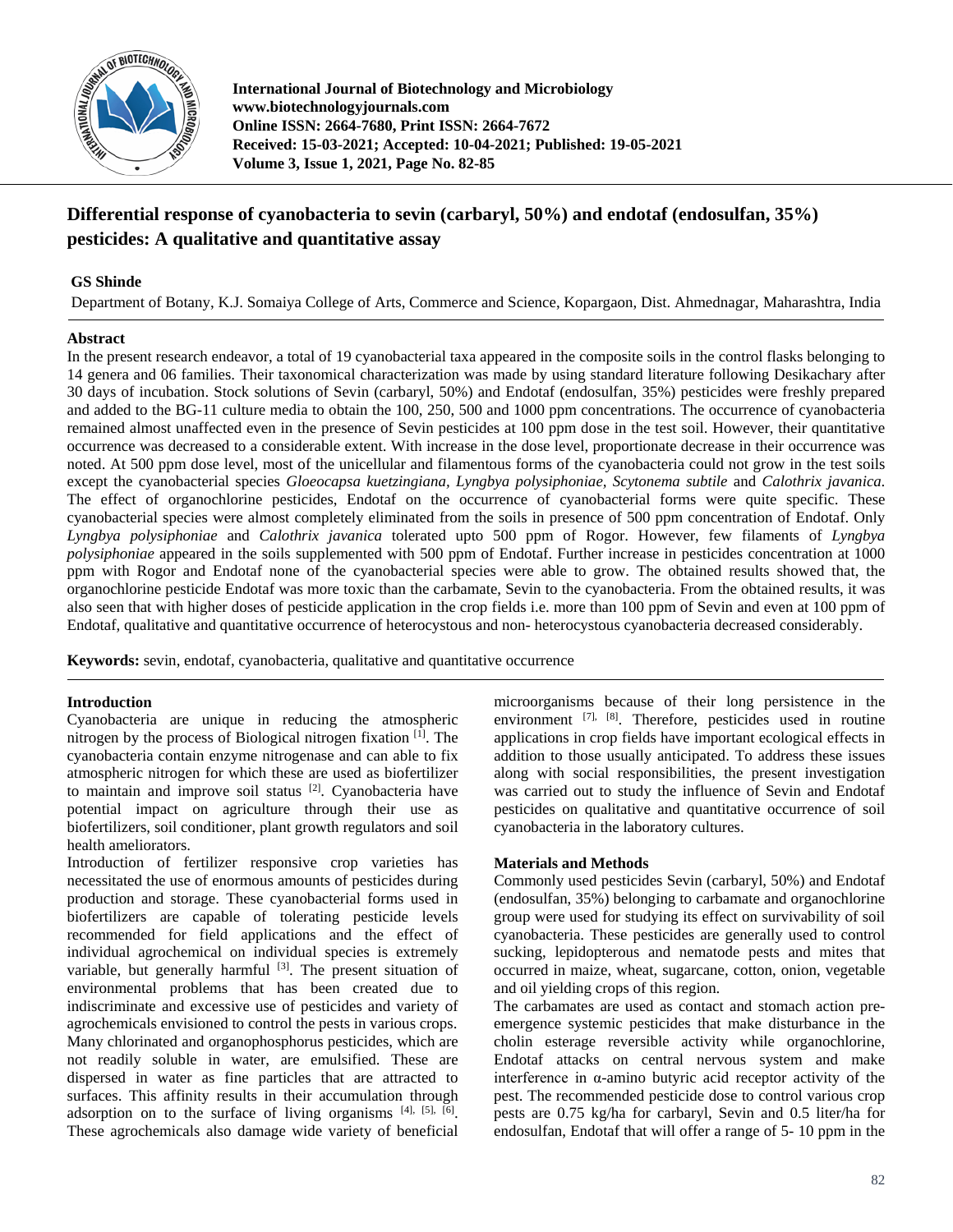#### crop field.

Stock solutions of these pesticides were prepared freshly in the sterilized media and added to the BG-11 $[9]$  culture media to obtain the desired concentrations (100, 250, 500 and 1000 ppm). The pH of all the media was adjusted to 7.5. Ten gram proportions of air dried soil was taken in sterilized 50 ml of the BG-11 medium (with different concentrations of various pesticides). After addition of nutrient solution. the cultures were agitated to ensure uniform distribution of the pesticides. For each concentration, triplicates were set up and incubated at  $28 \pm 2^{0}$  C under 16/8 hours light/ dark cycles with 2- 5 K Lux light intensity from white fluorescent tubes.

The cyanobacterial forms appeared in the culture flask after 30 days of incubation were identified using standard monographs of [10], [11], [12]. The survival percentage of the cyanobacteria was calculated in the laboratory cultures on the basis of the number of species present in the respective treatments by taking survival in the control flask as 100%.

#### **Results**

A total of 19 cyanobacterial forms appeared in the composite soils of the control flasks which belongs to 14 genera and 06 families. Their taxonomical characterization was made by using standard and relevant literature given by  $[11]$ . These isolated species belonged to three orders *viz*. Chroococcales, Nostocales and Stigonematales. The order Chroococcales represented by 3 genera and 3 species, which holds *Chroococcus minutus, Gloeocapsa kuetzingiana* and *Aphanothece pallida*. The order Nostocales signified by 9 genera, among which family Oscillatoriaceae consists of 3 genera and 4 species *viz*. *Oscillatoria okeni, O. animalis, Phormidium fragile* and *Lyngbya polysiphoniae*. The family Nostocaceae denoted by 4 genera and 8 species, which are *Cylindrospermum musicola, Nostoc punctiforme, N. paludosum, N. Linckia, N. calcicola, Anabaena oryzae, A. fertilissima* and *Aulosira aenigmatica*. The family Scytonemataceae and Rivulariaceae shows single genus each with its species *viz*. *Scytonema subtile* and *Calothrix javanica*  respectively. While the order Stigonematales characterized by 2 genera with its species, *Hapalosiphon welwitschii* and *Westiellopsis prolifica* belonging to single family Stigonemataceae.

Among the 19 cyanobacterial species appeared in the control flask, 07 species were non- heterocystous and 12 were heterocystous. *Nostoc punctiforme, Anabaena fertilissima, Hapalosiphon welwitschii* and *Westiellopsis prolifica* were present abundantly in the test soils, have been reported to fix atmospheric nitrogen in pure culture [13] and thus signifying the richness of beneficial cyanobacteria in the soils of the study area.

The results revealed that, the occurrence of cyanobacteria were remained almost unaffected even in the presence of Sevin at 100 ppm dose level in the test soil. However, their quantitative occurrence was decreased to a considerable extent (Table- 1b). Further increase in the pesticide dose level, proportionate decrease in their occurrence was noted.

At 500 ppm dose level of the carbamate pesticides Sevin, most of the unicellular and filamentous forms of the cyanobacteria could not grow in the test soils. To the contrary, *Gloeocapsa kuetzingiana, Lyngbya polysiphoniae, Scytonema subtile* and *Calothrix javanica*, which possess well-defined sheath around their cells or trichomes were found exceptional to this. While, none of the other cyanobacterial taxa tested could tolerate 1000 ppm concentration of the carbamate, Sevin. (Table- 1a)

The effect of the organochlorine, Endotaf was quite specific on the occurrence of cyanobacterial forms. Even at 100 ppm of Endotaf, both qualitative and quantitative occurrence of heterocystous and non- heterocystous cyanobacteria was decreased considerably. These cyanobacterial species were almost completely eliminated from the soils in presence of 500 ppm concentration of Endotaf. With further increase in the pesticide concentration, almost all the cyanobacterial forms did not grow in the culture. However, few filaments of *Lyngbya polysiphoniae* appeared in the soils supplemented with 500 ppm of Endotaf. Further increase in pesticides concentration at 1000 ppm of Endotaf, none of the cyanobacterial species could grow. (Table- 1a)

The results regarding the occurrence and survival percentage of cyanobacteria in the culture indicated that, soil cyanobacteria show variable resistance to pesticide treatments. The survival percentage of the cyanobacteria was reduced upto 50% at 500 ppm of carbamate pesticide, Sevin. Whereas, 5.26% survivability was observed at 500 ppm dose level of Endotaf. (Table- 1a and b)

| Sr. No. | <b>Cyanobacterial species</b>                    | Control | Sevin (ppm)              |        |                          |        | Endotaf (ppm)            |        |        |      |
|---------|--------------------------------------------------|---------|--------------------------|--------|--------------------------|--------|--------------------------|--------|--------|------|
|         |                                                  |         | 100                      | 100    | 250                      | 500    | 1000                     | 1250   | 500    | 1000 |
| ı.      | Chroococcus minutus (Kuetz.) Nag.                |         | $^{+}$                   | $^{+}$ |                          |        |                          |        |        |      |
| 2.      | Gloeocapsa kuetzingiana Nag.                     |         | $^{+}$                   |        | $^{+}$                   |        |                          | $^{+}$ |        |      |
| 3.      | Aphanothece pallida (Kuetz.) Rabenh.             | $^{+}$  | $^{+}$                   |        | $\overline{\phantom{0}}$ |        | $\overline{\phantom{0}}$ | $^{+}$ |        |      |
| 4.      | Oscillatoria okeni Ag. ex Gomont                 | $^{+}$  | $^{+}$                   |        |                          |        |                          | $^{+}$ |        |      |
| 5.      | O. animalis Ag. ex Gomont                        | $^{+}$  | $^{+}$                   | $^{+}$ |                          |        | $\overline{\phantom{0}}$ | $^{+}$ | $^{+}$ |      |
| б.      | Phormidium fragile (Meneghini) Gomont            | $^{+}$  | $^{+}$                   | $^{+}$ |                          |        |                          |        |        |      |
|         | Lyngbya polysiphoniae Fremy                      | $^{+}$  | $^{+}$                   | $^{+}$ | $^{+}$                   | $^{+}$ | $\overline{\phantom{0}}$ | $^{+}$ |        |      |
| 8.      | Cylindrospermum musicola Kuetz. ex Born.et Flah. | $^{+}$  | $\overline{\phantom{a}}$ |        |                          |        | $\overline{\phantom{0}}$ | $^{+}$ |        |      |
| 9.      | Nostoc punctiforme (Kuetz.) Hariot.              | $^{+}$  | $^{+}$                   |        |                          |        |                          | $^{+}$ |        |      |
| 10.     | N. paludosum Kuetzing ex Born. et Flah.          | $^{+}$  | $^{+}$                   |        |                          |        | $\overline{\phantom{0}}$ | $^{+}$ |        |      |
| 11.     | N. linkia (Roth) Bornet ex Born. et Flah.        | $^{+}$  | $^{+}$                   | $^{+}$ |                          |        | $\overline{\phantom{0}}$ | $^{+}$ |        |      |
| 12.     | N. calcicola Brebisson ex Born. et Flah.         | $^{+}$  | $^{+}$                   | $^{+}$ |                          |        | $\overline{\phantom{0}}$ | $+$    |        |      |
| 13.     | Anabaena oryzae Fritsch                          | $^{+}$  | $^{+}$                   |        |                          |        |                          |        |        |      |
| 14.     | A. fertilissima Rao, C. B.                       | $^{+}$  | $^{+}$                   |        |                          |        |                          | $^{+}$ |        |      |

**Table 1a:** Qualitative occurrence of cyanobacteria in the presence of Sevin and Endotaf pesticides at the end of 30 days.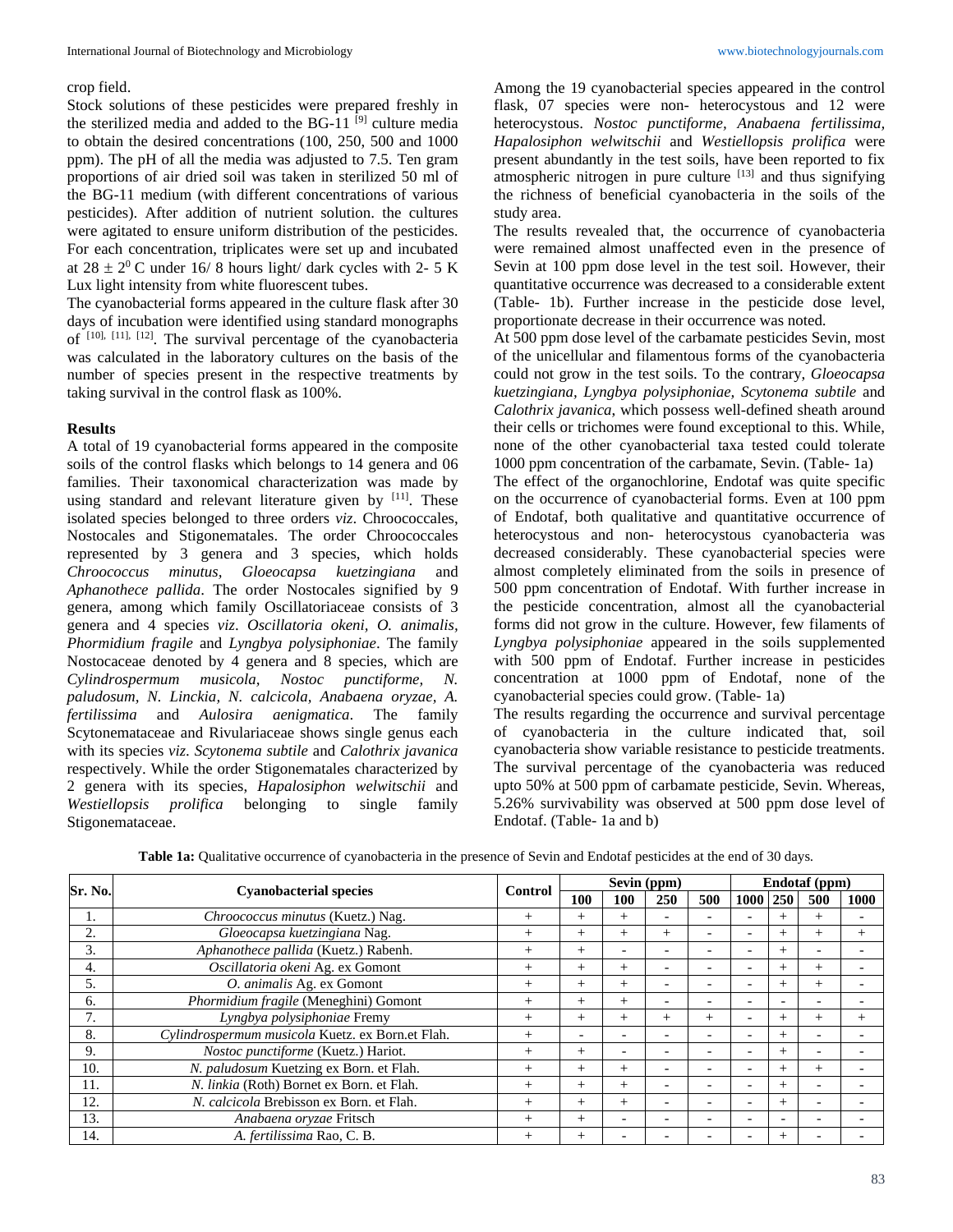| 15.                                             | Aulosira aenigmatica Fremy                |  |       |       |       |            |                          |                          |    |             |
|-------------------------------------------------|-------------------------------------------|--|-------|-------|-------|------------|--------------------------|--------------------------|----|-------------|
| 16.                                             | Scytonema subtile Mobius                  |  |       |       |       |            |                          |                          |    |             |
| 17.                                             | Calothrix javanica de Wilde.              |  |       |       |       |            |                          |                          |    |             |
| 18.                                             | Hapalosiphon welwitschii W. et G. S. West |  |       |       |       |            | $\overline{\phantom{0}}$ | $\overline{\phantom{0}}$ |    |             |
| 19.                                             | Westiellopsis prolifica Janet             |  |       |       |       |            |                          |                          |    |             |
| Total number of cyanobacterial species appeared |                                           |  |       | 16    |       | 02         | 01                       | 0 <sup>0</sup>           | 09 | 02          |
| Percentage (%) survival                         |                                           |  | 89.47 | 84.21 | 68.42 | $10.521$ . | 5.26                     | 00 <sup>1</sup>          |    | 47.36 10.52 |

(+ Present, - absent)

Table 1b: Quantitative occurrence and survival percentage of cyanobacterial species in the culture at different concentrations of pesticides.

|                  |                            | Cvanobacteria           |                     |                         |                     |  |  |  |  |
|------------------|----------------------------|-------------------------|---------------------|-------------------------|---------------------|--|--|--|--|
| <b>Pesticide</b> | <b>Concentration (ppm)</b> | <b>Heterocystous</b>    |                     | Non-heterocystous       |                     |  |  |  |  |
|                  |                            | Total number of species | Percentage survival | Total number of species | Percentage survival |  |  |  |  |
| Control          | <b>Without Pesticide</b>   | 16                      | 100                 | 03                      | 100                 |  |  |  |  |
|                  | 100                        | 14                      | 87.5                | 03                      | 100                 |  |  |  |  |
| Sevin            | 250                        | 13                      | 81.2                | 0 <sub>3</sub>          | 100                 |  |  |  |  |
|                  | 500                        | 07                      | 43.7                | 02                      | 66.6                |  |  |  |  |
|                  | 1000                       | 0 <sub>1</sub>          | 6.2                 | $\Omega$                | 33.3                |  |  |  |  |
|                  | 100                        |                         | 68.7                | 02                      | 66.6                |  |  |  |  |
| Endotaf          | 250                        | $\Omega$                | 6.2                 | $\Omega$                | 33.3                |  |  |  |  |
|                  | 500                        | 0 <sub>1</sub>          | 6.2                 | 0 <sup>0</sup>          | 00                  |  |  |  |  |
|                  | 1000                       | $00\,$                  | 00                  | 0 <sup>0</sup>          | 00                  |  |  |  |  |

## **Discussion**

The pragmatic results showed that, the organochlorine pesticide Endotaf was more toxic than the carbamate, Sevin to the tested cyanobacteria.  $[14]$  found that, survivability and nitrogen fixation of *Westiellopsis prolifica* was reduced to 72 and 93 percent, respectively in the presence of 100 ppm of Endotaf and concluded that Endotaf was more toxic than the Furadan, Sevin and Rogor pesticides. [15] recorded the tolerance level of Carbendazim was 500 ppm for *Aulosira fertilissima* and Captafol was tolerated at 100, 500 and 1000 ppm by *Calothrix, Westiellopsis* and *Nostoc* species, respectively. Similarly, <sup>[16]</sup> reported that Endosulfan was found to be more effective in reducing the survivability of *Chlorella vulgaris* and *Anabaena doliolum* than dimethoate, Rogor. According to <sup>[17]</sup>, organochlorine compounds alter cell membrane permeability and integrity and interfere with synthesis of DNA, RNA and proteins and can inhibit enzyme activity and photosynthesis. In this view organochlorine pesticides were found to be hazardous due to their toxicity and longer persistence in the environment. <sup>[18]</sup> reported *Anabaena* sp. was found to be the most susceptible while *Westiellopsis prolifica* as the most tolerant strain to the Monocrotophos and Butachlor pesticides. The glutamine synthetase activity and release of free amino acids in the culture medium of cyanobacteria were also reduced in presence of pesticides.

[19] found that, low concentrations of Dichlone stimulated growth of *Nostoc calcicola, Nostoc muscorum* and *Anabaena cylindrica* cyanobacteria, while decrease in growth was observed at higher concentrations. Similarly, [20] reported the 1000 ppm of two organophosphate pesticides, Dimeton and Rogor as lethal for *Nostoc linckia* and *Anacystis nidulans.* [6] observed that Endosulfan at 12 ppm proved lethal for *Anabaena* sp. while extreme fragmentation and subsequent death occurred in *Spirulina platensis* at 8 ppm. Among the organisms, *Anabaena* sp. was more tolerant of Endosulfan than *S. platensis*. Likewise, [3] studied comparative tolerance of Isoproturon, Saturn and BHC on a heterocystous cyanobacterium *Cylindrospermum majus* and concluded that the level of tolerance was upto 300 µg/ml for Isoproturon and Saturn, while it was 0.5 µg/ml for BHC. <sup>[5]</sup> found *Calothrix parietina* was comparatively more tolerant, while *Anabaena variabilis* was more sensitive to an organophosphate pesticide, Rogor (dimethoate 30 EC). However, *Nostoc muscorum* that does not possess thick slime layer tolerated relatively higher pesticide doses. [21] revealed the average acute toxicity of the carbamate insecticides to the cyanobacteria and the green algae in the descending order of carbaryl > carbofuran, Propoxur, Metolcarb > carbosulfan. They found wide variations in response to the tested carbamate insecticides among the eight individual species of cyanobacteria and green algae.

#### **Summary and Conclusion**

It was also seen that qualitative and quantitative occurrence of heterocystous and non- heterocystous cyanobacteria was decreased considerably with higher doses of pesticide application in the crop fields i.e. more than 100 ppm of Sevin and even at 100 ppm of Endotaf. Furthermore, sheathless heterocystous and unicellular forms of tested cyanobacteria are more sensitive to the Sevin and Endotaf pesticides application than the heterocystous ensheathed and nonheterocystous ensheathed forms. The ensheathed cyanobacterial forms were resistant to the studied pesticides which is probably due to the presence of sheath outside the cell wall of these algae, which protects them from the adverse effect of the toxic agrochemicals. This suggest that, indiscriminate use of these pesticides may cause adversative effects on the occurrence and survival of nitrogen fixing cyanobacteria of various crop fields, which has a direct influence on total productivity.